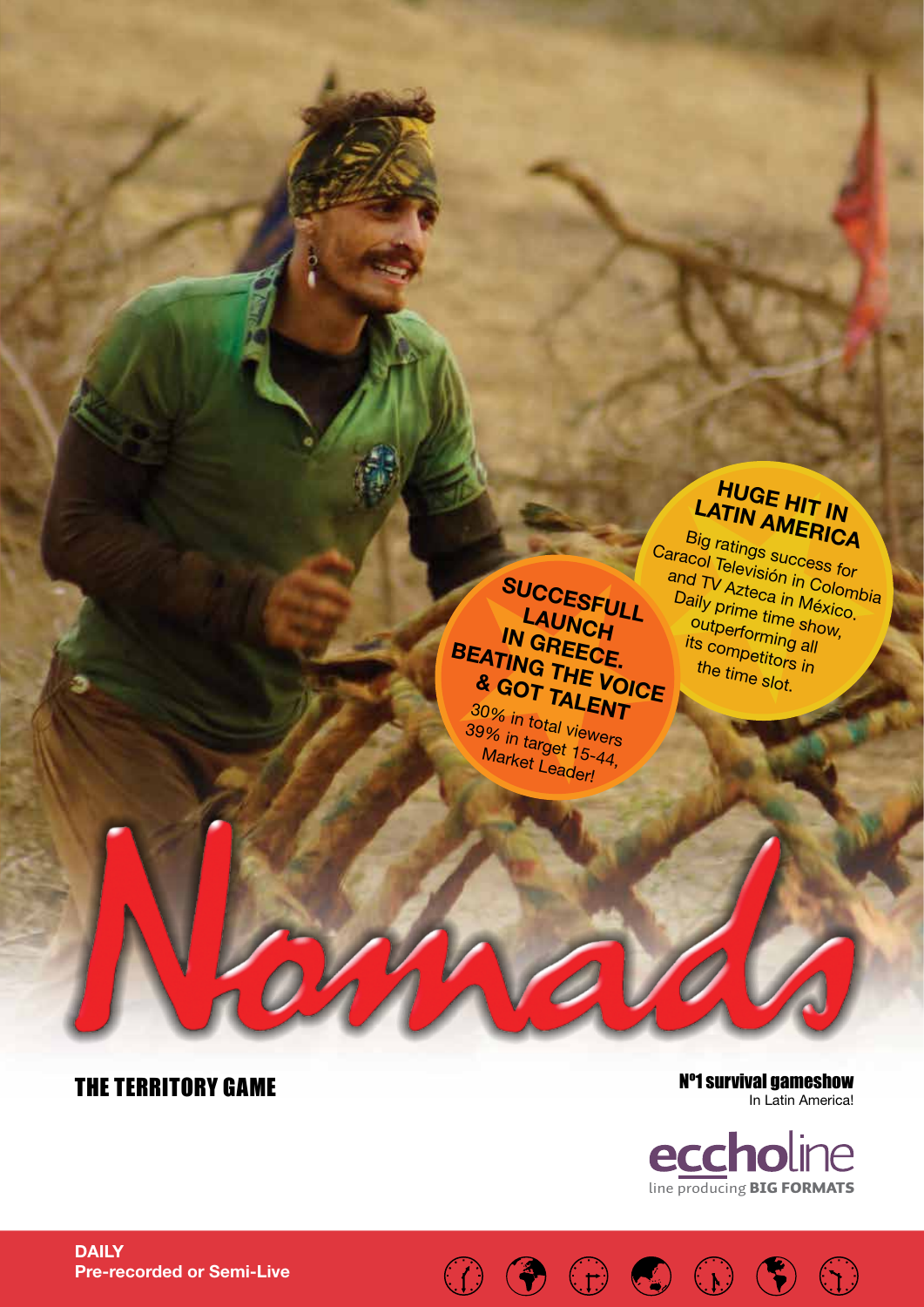In **NOMADS**, 18 outspoken competitors are sent to an exotic and unknown destination.

3 teams that will fight for territory and privileges.

Winning the spectacular games as a team, every single day, is the only way to have a home and survive.

> EVERY DAY IS A CRUCIAL DAY! Every episode holds a decisive game and winning or losing it can change everything:

• THE TERRITORY GAME decides where the teams will reside that weeks' episode. Will they need to adapt to life in a local village, move to a wasteland or a luxurious compound?

• THE CAPTAINS GAME decides which captain receives immunity and which team receives a treat.

• THE SALVATION GAMES decide which team nominates a team member for the elimination game.

- **THE ELIMINATION GAME** decides who is send home.
- THE MONEY GAME allows competitors to win cash money.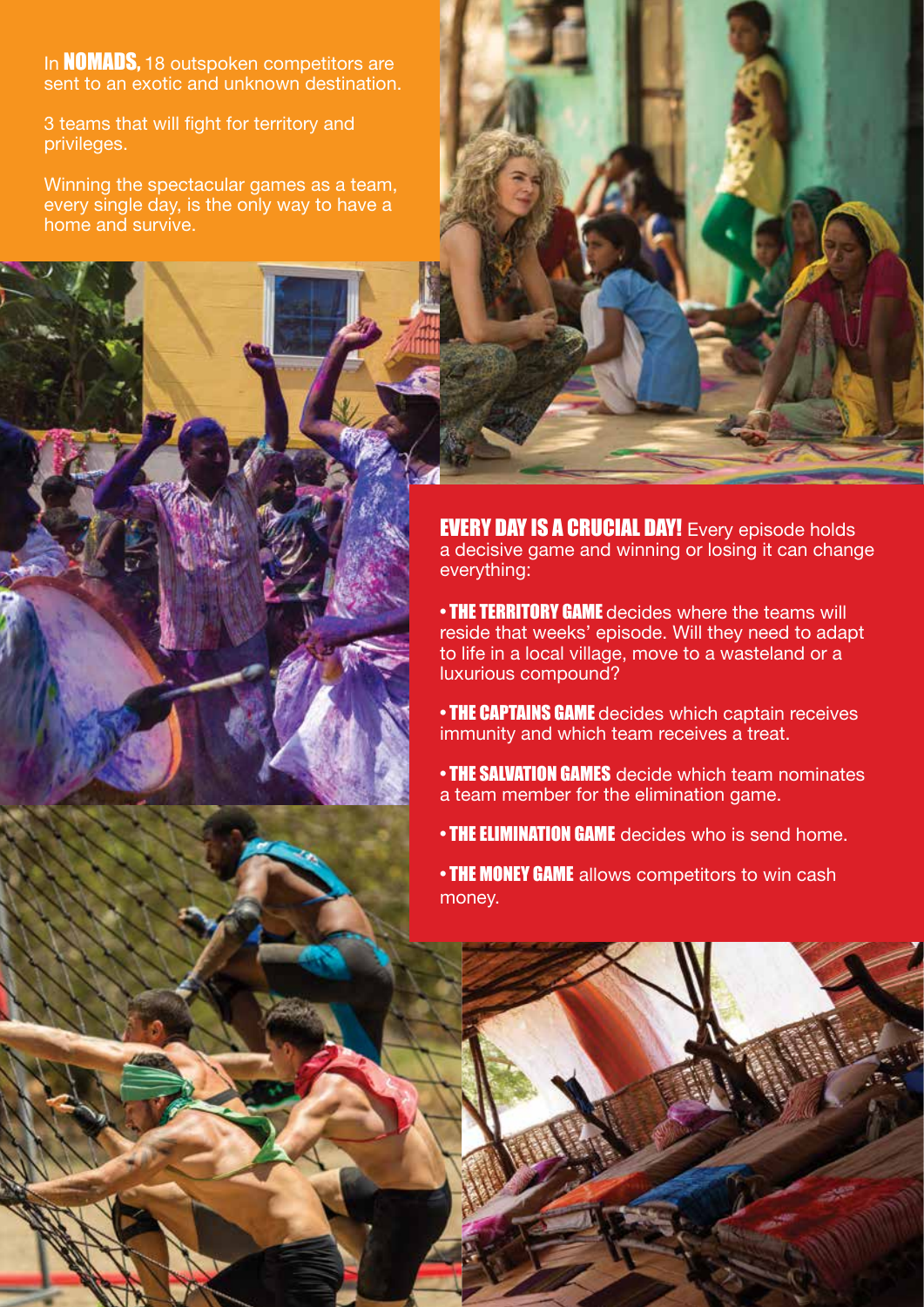## an explosive casT!

- Celebrities
- Reality Stars
- Outspoken Strangers
- 3 DISTINCTIVE TEAMS!

a **CLEAR** and **DYNAMIC PROGRAM STRUCTURE,** developed for stripped programming

a complete line-production set-up providing high production value production hubs in Asia and Latin-America

In **NOMADS**, competitors will continuously be challenged by physical games, by their team members and by an exotic and unknown environment.